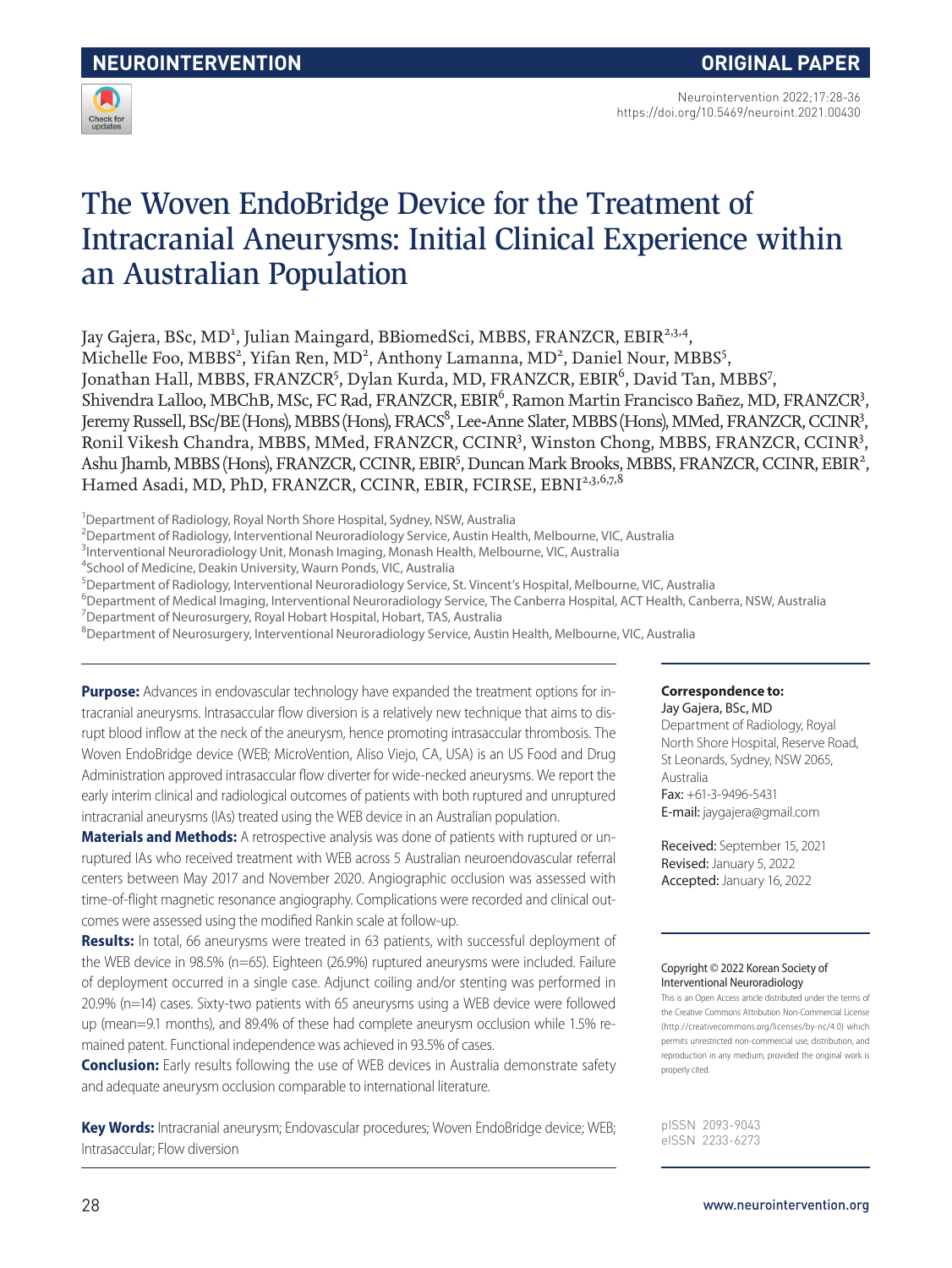# **INTRODUCTION**

Intrasaccular flow diversion has an established role in the management of intracranial aneurysms. Ruptured intracranial aneurysms (IAs) are the most common cause of spontaneous subarachnoid hemorrhage (SAH). The prevalence of unruptured IAs varies from 3–5%;<sup>1</sup> and whilst rupture risk is related to aneurysm size and location with the majority remaining unruptured, in cases of rupture causing SAH, patients are at high risk of significant morbidity with a mortality rate of up to 50%.<sup>2</sup> After the International Subarachnoid Hemorrhage Trial (ISAT) demonstrated higher disability-free survival rates in patients who received endovascular treatment compared to neurosurgical clipping, both ruptured and unruptured aneurysm treatment continues to shift towards endovascular coiling.<sup>3</sup> Since ISAT, advances in endovascular technology and techniques have expanded the armamentarium available to the neurointerventionist. Balloon-assisted and stent-assisted approaches permit treatment of complex aneurysms previously deemed untreatable using endovascular techniques, such as those with difficult morphology or in difficult locations. More recently, flow diverting stents and various scaffolding devices allow the treatment of giant and wide-necked aneurysms with greater effectiveness.<sup>4</sup> Intrasaccular flow diversion is a more novel technique that disrupts inflow at the neck of the aneurysm, promoting subsequent intrasaccular thrombosis. The Woven EndoBridge device (WEB; MicroVention, Aliso Viejo, CA, USA) is a US Food and Drug Administration approved intrasaccular flow diverter for wide-necked aneurysms. Early meta-analysis data demonstrated a good safety profile, with intermediate-term complete and adequate occlusion rates of 39% (26-52%) and 85% (78-91%) respectively.<sup>5</sup> Following this, the multicenter, prospective, single-arm WEB-IT trial reported a technical success rate of 98.7%, with only 1 primary safety event (0.7%) and adequate occlusion in 84.6% of patients at 12 months $6,7$ 

Data from 3 Good Clinical Practice studies including WEB-CAST, FRENCH Observatory, and WEBCAST-2 with a pooled cohort of 168 patients with 169 wide-necked aneurysms (≥4 mm) demonstrated complete occlusion in 52.9% and adequate occlusion in 79.1% after 1 year. A neck remnant was seen in 26.1% of participants and an aneurysm remnant in 20.9%. Retreatment was performed in 6.9% of cases.<sup>8</sup> These results compared favorably to pooled results for endovascular coiling of wide-necked aneurysms in 2,446 patients, with 2,556 aneurysms from 38 studies with a near-complete occlusion rate of 74.5% with retreatment rates of 5.8%.<sup>9</sup>

In Australia, there has been limited implementation of WEB treatment limited to a few Neurointervention centers, leading to substantial institutional and practitioner variation in the management of candidate intracranial aneurysms as well as the follow-up and surveillance of aneurysms treated with WEB. Whether this influences patient outcomes is unknown, although it represents a major knowledge gap in practice. This multicenter study is the first to report the initial clinical experience and early interim results of the WEB device when used to treat ruptured and unruptured aneurysms in a large series within an Australian population.

# **MATERIALS AND METHODS**

#### **Population**

A retrospective analysis was performed across 5 Australian tertiary neuroendovascular referral centers, with inclusion of patients with ruptured and unruptured intracranial aneurysms treated with the WEB device between May 2017 and November 2020. This study was approved by the institutional human research ethics committee. As specific patient information such as age or sex is not included, informed consent for publication was not required. All procedures were performed by experienced neurointerventionists (JM, DK, SL, RMFB, LS, RC, WC, AJ, DMB, and HA) and treatment decisions were made by a multidisciplinary team consisting of neurointerventionists and neurosurgeons after discussion with the patient.

Wide-necked aneurysms (i.e., neck width >4 mm and/or dome-to-neck ratio >2) were considered for treatment if the overall aneurysm morphology and location (i.e., lesion axis relative to parent vessel) appeared amenable to WEB deployment. Aneurysm sizes with a neck width of 3–10 mm and height between 3–10.5 mm were eligible to be treated with WEB and were able to accommodate the available device sizes smallest: WEB 17 single-layer (SL, 3×2 mm diameter) to largest: WEB 11 single-layer sphere (SLS, 11×9.6 mm diameter). With regards to aneurysm shape, the WEB systems are spherical (SLS) or cylindrical (SL) in shape, therefore unilobular aneurysms with spherical, cylindrical, or ovoid-shaped morphology are ideal for WEB deployment. The treatment approach was at the discretion of the treating neurointerventionist, depending on individual anatomical considerations,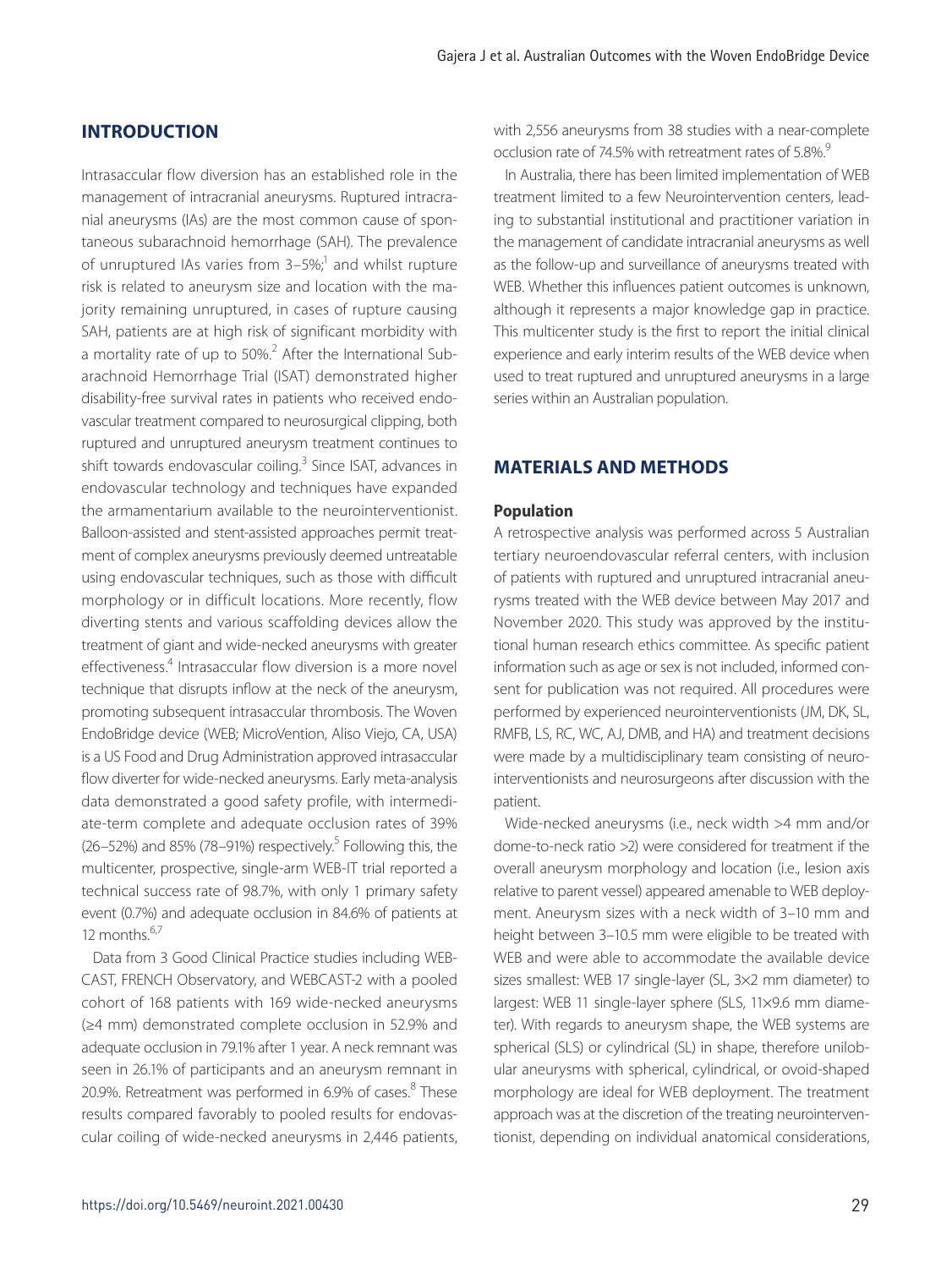and aneurysms with unfavorable morphology or dimensions outside the available device sizes were excluded.

# **Device**

The WEB device is a braided nitinol wire structure of various shapes and sizes. Both SL and SLS designs are available, ranging from SL 4×3 mm smallest to 11×9 mm largest; SLS diameter 4 to 11 mm, height 2.6 to 9.6 mm. Proximal and distal platinum markers assist in visualization during deployment. The WEB device has increased metal coverage at its base (almost 100% at its center)<sup>10</sup> resulting in a smooth mesh surface that diverts flow from the parent vessel away from the aneurysmal sac. Postoperatively, if no WEB protrusion is evident and no other stenting was performed, the patient may be treated with a single antiplatelet agent (aspirin) for 5 to 6 weeks, thus potentially avoiding the need for prolonged dual antiplatelet therapy.<sup>11</sup> These features make the WEB device a suitable treatment option for both ruptured and unruptured aneurysms.<sup>12</sup>

All procedures were performed as per conventional aneurysm coil treatment under general anesthesia, procedural intravenous heparin, and with varying dual antiplatelet loading regimens in elective cases. Continuous heparinized saline flush with or without nimodipine was used during the procedure. Triaxial access was obtained using a long guidesheath in the proximal internal carotid, subclavian, or vertebral artery, a distal access catheter in the intracranial internal carotid artery (ICA) or vertebral artery, and a microcatheter within the aneurysm. The device is deployable from a microcatheter with inner diameters ranging from 0.021 to 0.033 inch, depending on the size and shape of the device, which was selected at the discretion of the treating neurointerventionist. The WEB device was sized based on width and dome height measurements obtained during 3D digital subtraction angiography using a continuous column of contrast via an injecting pump. The device was generally oversized by approximately 1 mm to ensure close apposition of the device along the aneurysm wall. During deployment, the WEB device opens up such that the base of the device is retracted to lie across the neck of the aneurysm. Control angiography is performed to confirm appropriate placement and to check for platelet aggregation prior to release of the device. Final angiography confirms aneurysm occlusion.

# **Anatomical Outcome**

Immediate angiographic occlusion was graded at the time

of the procedure by the treating neurointerventionist as per the WEB occlusion scale (WOS)<sup>10</sup> or modified Raymond–Roy occlusion classification (mRROC).<sup>13</sup> The WOS is an angiographic assessment scale for reporting aneurysm occlusion achieved with intrasaccular mesh implants. WOS A&B indicate complete occlusion without an angiographically visible collection of contrast within the marker recess. Residual neck (WOS C) is defined as the presence of contrast in contact with the aneurysmal neck that does not contact the wall of the aneurysmal sac or the inside of the WEB device, while a residual aneurysm (WOS D) is defined as apparent contrast in contact with the aneurysmal sac or inside the WEB device. The mRROC was employed when evaluating coiled aneurysms and is defined as class I (complete obliteration), class II (residual neck), class IIIa (residual aneurysm with contrast within coil interstices), or class IIIb (residual aneurysm with contrast along aneurysm wall). All patients had early (within 1 week of deployment) and mid-term follow up (mean 9.1 months) with magnetic resonance imaging (MRI) including magnetic resonance angiography (MRA) with 3D time-offlight (TOF) technique, which were independently reviewed using multiplanar reformats by experienced neurointerventionists, who were blinded to treatment approaches and outcomes.

## **Clinical Outcome**

Clinical outcome was assessed using the modified Rankin scale (mRS) at follow-up within 6 weeks following treatment. Complications were recorded in the procedural report and were readily available for review.

# **RESULTS**

A total of 67 aneurysms in 64 patients were identified with attempted WEB treatment with an overall successful deployment of the WEB device in 98.5% (n=66) of cases. Follow-up data were available for 65 aneurysms in 62 patients in our retrospective analysis. Baseline population characteristics are outlined in Table 1.

The median age was 63 (range 28–87) years, and most patients were female (75%). Eighteen (26.9%) ruptured aneurysms were included, most of which were World Federation of Neurosurgical Surgeons grade 1 presentations (12 of 18, 66.7%). Most aneurysms were in the anterior circulation (n=37, 55.2%). Three middle cerebral artery (MCA) bifurcation an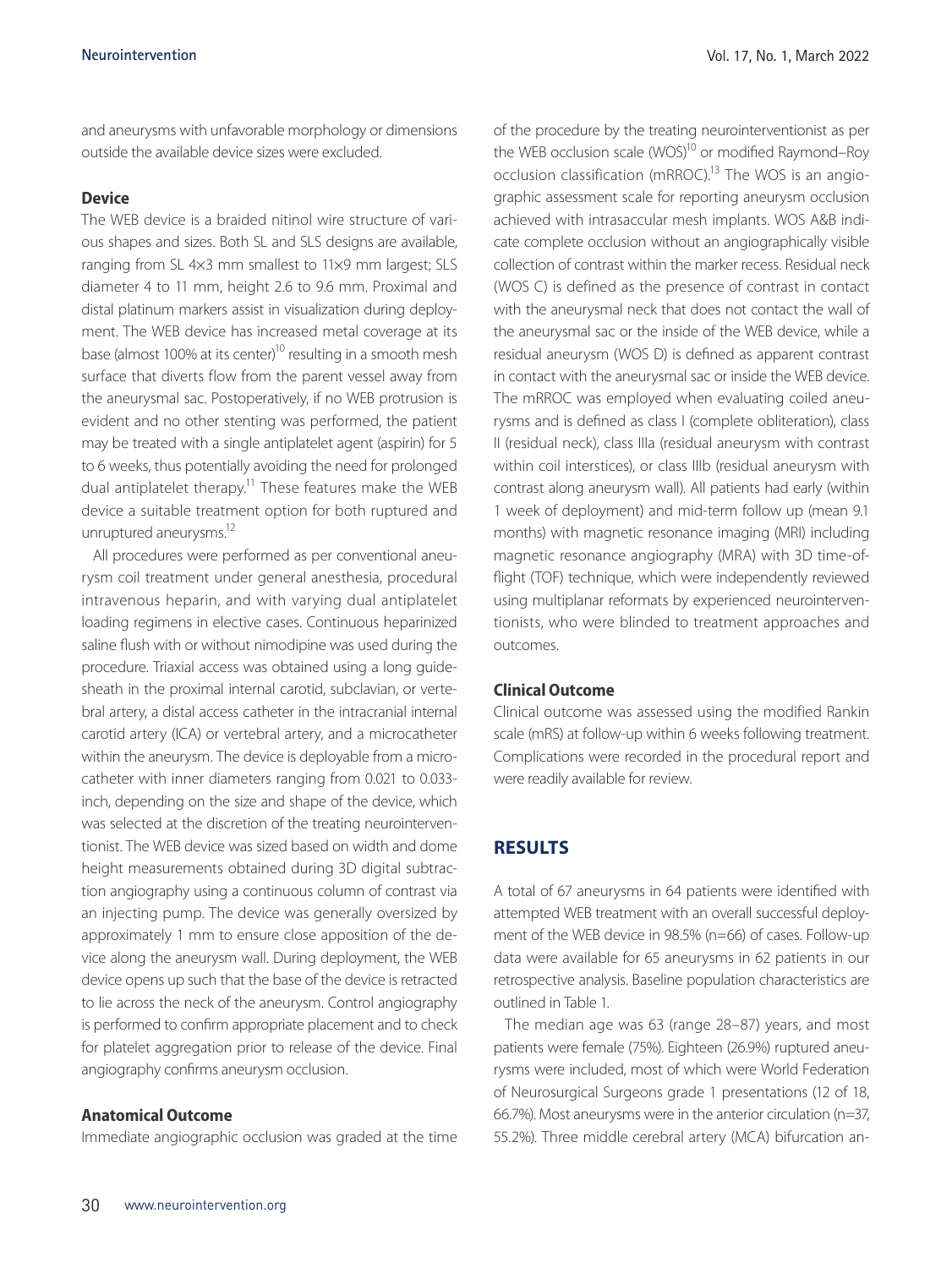eurysms were also included. The median aneurysm dome height was 5.8 mm (range 2.8–14 mm) with a median neck width of 3.5 mm (range 1.6–9.9 mm). Thirteen patients (20%) had undergone prior treatment for intracranial aneurysms. Three patients received 2 WEB devices each. In 1 of these patients, 2 WEB devices were deployed during the same procedure in distal pericallosal artery and anterior communicating artery (ACOM) aneurysms.

Table 2 outlines periprocedural antiplatelet use. Antiplate-

**Table 1. Baseline demographics and aneurysm location, size, and morphology**

| Population characteristics                  | Value                    |                                 |               |
|---------------------------------------------|--------------------------|---------------------------------|---------------|
| Age (y)                                     | 63 (28-87)               |                                 |               |
| Sex, female                                 | 48 (75.0)                |                                 |               |
| Past history of previously treated aneurysm | 13 (20.0)                |                                 |               |
| Ruptured<br>aneurysm                        | Total                    |                                 | 18 (26.9)     |
|                                             | WFMS grade               | 1                               | 12 (17.9)     |
|                                             |                          | $\overline{2}$                  | 3(4.5)        |
|                                             |                          | 3                               | 0(0.0)        |
|                                             |                          | $\overline{4}$                  | 0(0.0)        |
|                                             |                          | 5                               | 3(4.5)        |
| GCS at presentation                         |                          | 15                              | 57 (86.4)     |
|                                             |                          | 14                              | 0(0.0)        |
|                                             |                          | 13                              | 4(6.1)        |
|                                             |                          | 12 or less                      | 5(7.6)        |
| Aneurysm<br>location                        | Anterior<br>circulation  | Total (anterior)                | 37(55.2)      |
|                                             |                          | Carotid (terminus/<br>paraopth) | 17(25.4)      |
|                                             |                          | <b>ACOM</b>                     | 14 (20.9)     |
|                                             |                          | <b>MCA</b>                      | 4(6.0)        |
|                                             |                          | ACA (pericallosal)              | 2(3.0)        |
|                                             | Posterior<br>circulation | Total (posterior)               | 30(41.8)      |
|                                             |                          | <b>Basilar</b>                  | 20 (28.4)     |
|                                             |                          | <b>PCOM</b>                     | 6(9.0)        |
|                                             |                          | <b>SCA</b>                      | 3(3.0)        |
|                                             |                          | <b>PCA</b>                      | 1(1.5)        |
| Aneurysm dome width (mm)                    |                          |                                 | $5.5(3-12.2)$ |
| Aneurysm dome height (mm)                   | $5.8(2.8-14)$            |                                 |               |
| Aneurysm neck width (mm)                    | $3.5(1.6-9.9)$           |                                 |               |

Values are presented as median (range) or number (%).

WFNS, World Federation of Neurosurgical Surgeons; GCS, Glasgow coma scale; ACOM, anterior communicating artery; MCA, middle cerebral artery; ACA, anterior cerebral artery; PCOM, posterior communicating artery; SCA, superior cerebellar artery; PCA, posterior cerebral artery.

let regimens varied and were dependent on operator preference, patient compliance, and the presence of antiplatelet resistance as determined by the VerifyNow P2Y12 assay (Accumetrics, San Diego, CA, USA). One patient was converted to Prasugrel after platelet function testing and high platelet reactivity unit values were noted on Clopidogrel. Eighteen patients who presented with ruptured aneurysms were not pre-medicated with antiplatelet agents. Failure of deploy-

| Procedural technique                     |                                 | Value     |
|------------------------------------------|---------------------------------|-----------|
| Preprocedural                            | Nil                             | 19 (28.8) |
| antiplatelet agents                      | Any                             | 47 (71.2) |
|                                          | Aspirin/clopidogrel             | 42 (63.6) |
|                                          | Aspirin                         | 2(3.0)    |
|                                          | Clopidogrel                     | 2(3.0)    |
|                                          | Aspirin/prasugrel               | 1(1.5)    |
| Intraprocedural                          | Nil                             | 3(4.5)    |
| anticoagulant +/-<br>antiplatelet agents | Any                             | 63 (95.5) |
|                                          | Heparin                         | 57 (86.4) |
|                                          | Heparin/IV aspirin              | 5(7.6)    |
|                                          | Heparin/intergrillin            | 1(1.5)    |
| Postprocedural                           | Nil                             | 1(1.5)    |
| antiplatelet agents                      | Any                             | 65 (98.5) |
|                                          | Aspirin                         | 54 (81.8) |
|                                          | Aspirin/clopidogrel             | 8(12.1)   |
|                                          | Aspirin/prasugrel               | 1(1.5)    |
|                                          | Clopidogrel                     | 2(3.0)    |
| Device Failure                           |                                 | 1(1.5)    |
| Adjunct device used                      | Nil                             | 50 (74.6) |
|                                          | Any                             | 17(25.4)  |
|                                          | Coils                           | 11(16.4)  |
|                                          | Balloon assisted                | 3(4.5)    |
|                                          | <b>IVIS</b> stent               | 3(4.5)    |
| Need for resizing WEB device             |                                 | 4(6.0)    |
| Immediate modified<br>WOS                | Complete occlusion<br>(WOS A&B) | 58 (86.6) |
|                                          | Residual neck (WOS C)           | 6(9.2)    |
|                                          | Residual aneurysm<br>(WOS D)    | 2(3.1)    |
| Immediate mRROC                          | RAY 3A                          | 1(1.5)    |

**Table 2. Periprocedural antiplatelet use, procedural outcomes, and immediate angiographic occlusion**

Values are presented as number (%).

Nil, none; IV, intravenous; LVIS, Low-profile visualized intraluminal support device (MicroVention Inc., Aliso Viejo, CA, USA); WOS, WEB occlusion scale; mRROC, modified Raymond–Roy occlusion class.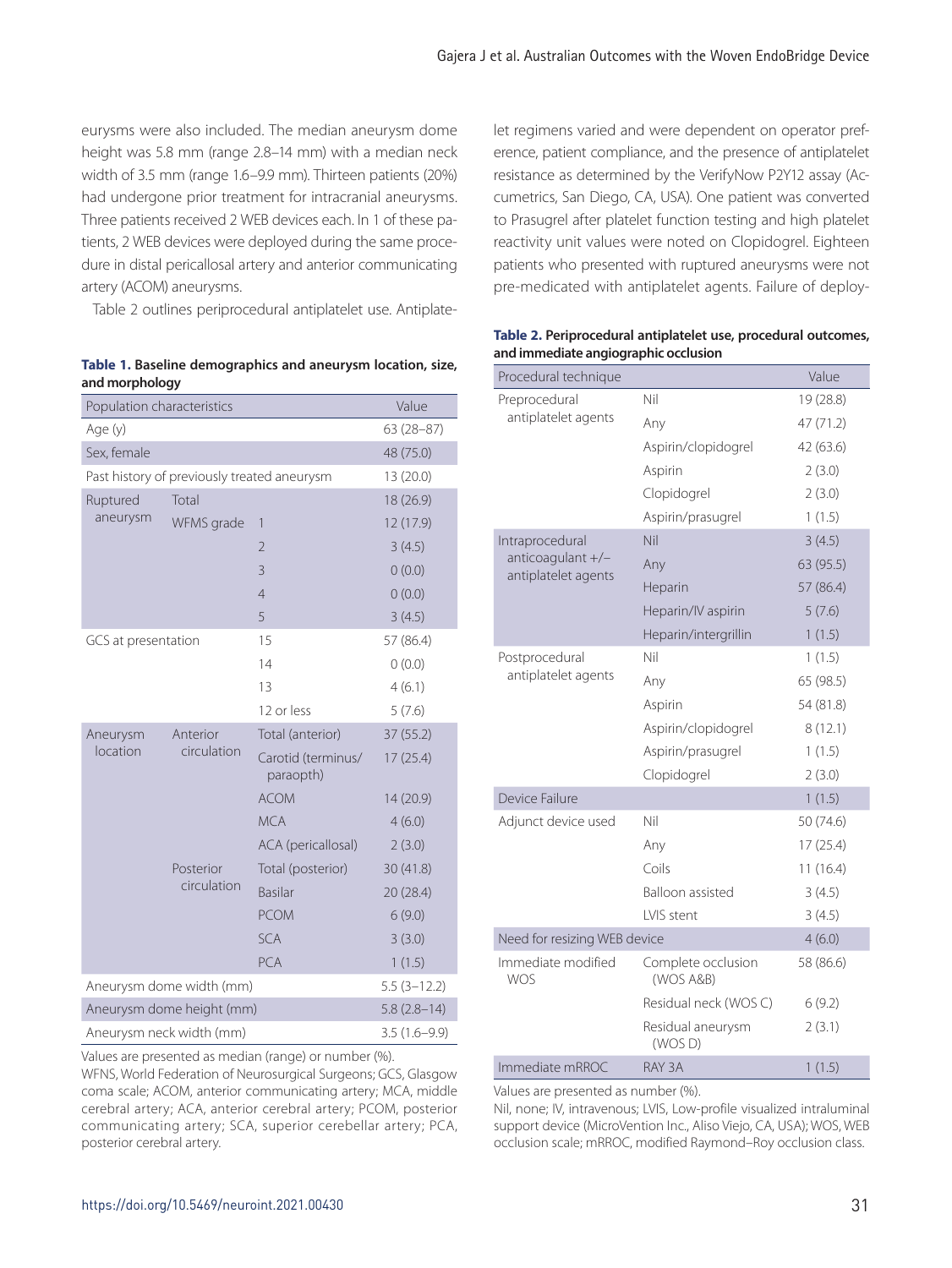ment was encountered in a single case of an unruptured 7 mm posterior inferior cerebellar artery aneurysm, which was subsequently converted to endovascular coiling during the procedure due to difficult aneurysm neck access precluding safe positioning of the WEB device. Adjunct coiling and/or stenting was performed in 14 cases (20.9%). Immediate complete angiographic occlusion was achieved in 88.1% (n=59) of cases (WOS A&B in 58 patients and mRROC RAY 3A in a single case in which coil embolization alone was performed).

# **Clinical Outcomes**

Table 3 outlines complications encountered, the need for retreatment, follow-up time, clinical outcome, and early/ interim angiographic outcome in our cohort. Functional independence (mRS 0–2) at follow-up was achieved in 58 patients (93.5%); 13 patients who presented with ruptured aneurysms were functionally independent at clinical follow-up. Three patients had an mRS of 1 at follow-up; a single treated unruptured right posterior communicating artery aneurysm had a persistent third cranial nerve palsy at clinical follow-up and a second patient suffered a delayed stroke to an alternate vascular territory after treatment of the index right superior cerebellar artery aneurysm with mild residual deficit at follow-up. Treatment of an 8.3×6.3 mm ACOM aneurysm with a 6.2 mm neck was complicated by pericallosal artery wire perforation and acute SAH; however, this patient was functionally independent at follow up (mRS 0).

One patient with an unruptured 3×4 mm left ICA terminus aneurysm suffered an acute clinical deterioration post WEB deployment secondary to a large intraparenchymal hemorrhage distal to the treated aneurysm. The patient had previously had right MCA and right ICA aneurysms treated 6 weeks prior (with a WEB and coil embolization respectively) and had been on dual antiplatelet therapy after deployment of a right ICA stent during the first procedure. Additional left anterior temporal artery and right M1 aneurysms were treated during the same session. The exact cause of this was unknown and ultimately resulted in significant permanent neurological morbidity (mRS 5). Another patient with a treated wide-necked 7 mm basilar tip aneurysm subsequently died following the rupture of a separate untreated giant ACOM aneurysm several weeks after treatment (mRS 6).

#### **Radiological Outcomes**

A total of 62 patients with 65 aneurysms with a WEB device

were followed up with multisequence MRI and non-contrast TOF MRA between 2 weeks and 31 months post-procedure. Fifty-nine of these had complete aneurysm occlusion (WOS A&B: 89.4%) and 1 remained patent (WOS D: 1.5%). Adequate occlusion was achieved in 1 patient with failed WEB deployment in which multiple soft Medtronic coils were used (modified Raymond–Roy occlusion RAY 3A) on their most recent follow-up imaging. There were initially 2 patients with WOS D occlusion and they both had identifiable sizing issues

**Table 3. Complications, need for retreatment, follow up time, clinical outcomes, and early/interim angiographic outcomes**

| Morbidity and mortality   |                                               | Value     |
|---------------------------|-----------------------------------------------|-----------|
| Complications             | Nil                                           | 57 (89.1) |
|                           | Any                                           | 7(10.9)   |
|                           | Thromboembolism                               | 4(6.3)    |
|                           | Perforation/subarachnoid<br>hemorrhage        | 1(1.6)    |
|                           | Intracerebral hemorrhage                      | 1(1.6)    |
|                           | Hydrocephalus requiring<br>VP-shunt insertion | 1(1.6)    |
|                           | Mortality                                     | 1(2)      |
|                           | Procedure related mortality                   | 0(0)      |
| Need for                  | Not required                                  | 64 (98.5) |
| retreatment               | Retreatment performed                         | 1(1.5)    |
| Follow-up time            | Mean                                          | 9.1       |
| (mo)                      | Minimum                                       | 0.5       |
|                           | Maximum                                       | 31.3      |
| Follow-up mRS             | $mRS(0-2)$                                    | 58 (93.5) |
|                           | 0                                             | 54 (87.1) |
|                           | 1                                             | 3(4.8)    |
|                           | $\overline{2}$                                | 1(1.6)    |
|                           | mRS (3-6)                                     | 4(6.5)    |
|                           | 3                                             | 3(4.8)    |
|                           | $\overline{4}$                                | 1(1.6)    |
|                           | 5                                             | 0(0)      |
|                           | 6                                             | 0(0)      |
| Follow-up<br>modified WOS | Complete occlusion<br>(WOS A&B)               | 59 (89.4) |
|                           | Residual neck (WOS C)                         | 5(7.6)    |
|                           | Residual aneurysm (WOS D)                     | 1(1.5)    |
| Follow-up mRROC           | RAY 2A                                        | 1(1.5)    |

Values are presented as number (%).

Nil, none; VP-shunt, ventriculo-peritoneal shunt; mRS, modified Rankin scale; WOS, WEB occlusion scale; mRROC, modified Raymond–Roy occlusion class.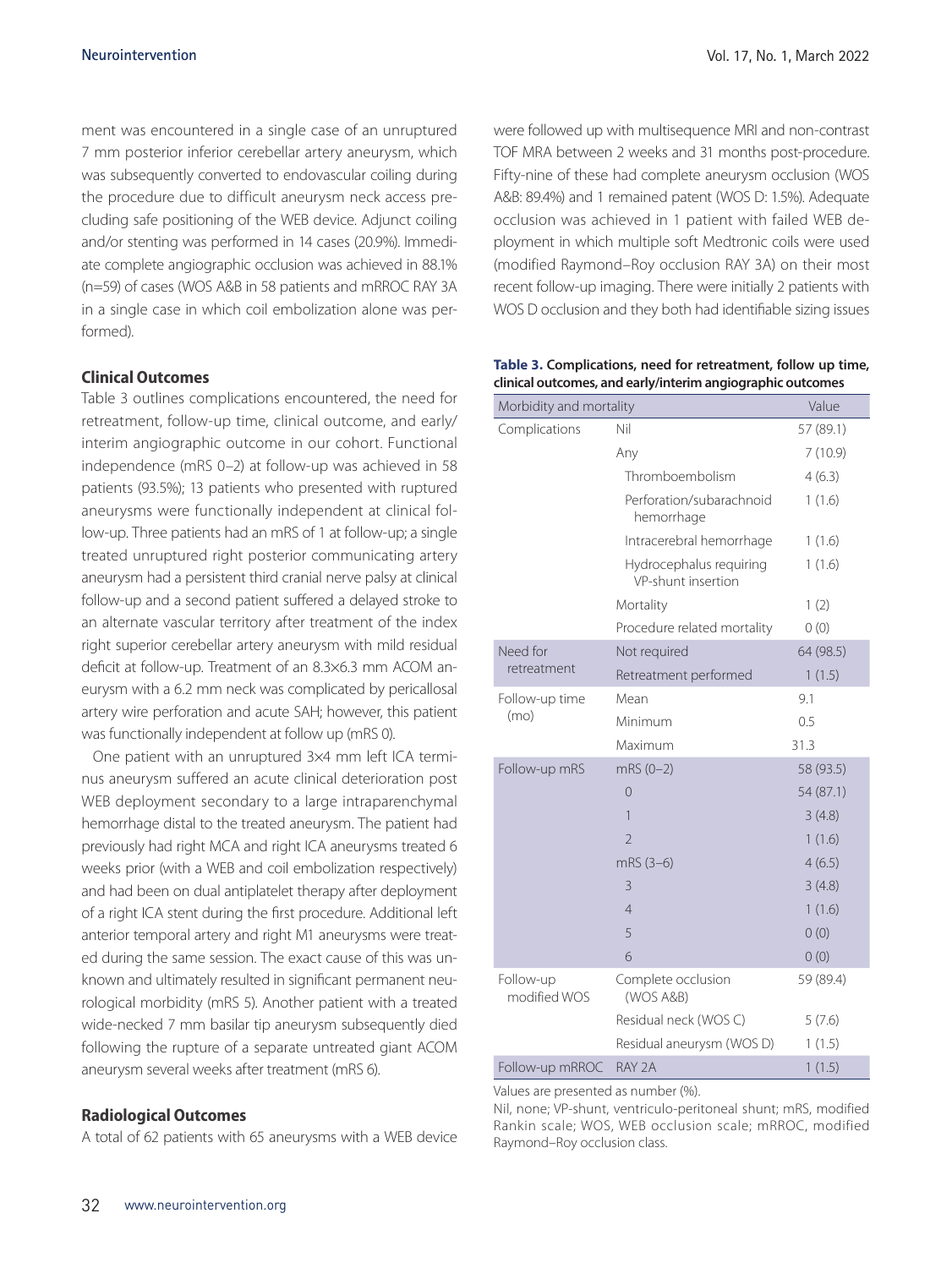during deployment. Retreatment using stent-assisted coiling was successfully performed in 1 of these patients who went on to achieve WOS B on subsequent imaging. The second patient improved to WOS C on their most recent imaging.

# **DISCUSSION**

Our results are comparable to a previously published case series with an overall technical success rate of 98.5%, with only a single patient showing an unfavorable angle that precluded safe device deployment. Pierot et al.<sup>8</sup> demonstrated a technical success rate of 96.4% with reported causes for failure including device protrusion into the parent vessel, lack of appropriate device sizing, and failure to deploy the device. Similarly, the WEB-IT trial reported a technical success rate of 98.7% quoting similar reasons.<sup>7</sup> Overall, our adequate occlusion rate was 90.7%, which is similar to international standards.<sup>5,8</sup> The WEB device can be combined with traditional coil embolization particularly if there is concern about daughter lobes or a point of recent rupture necessitating the need to secure the aneurysm dome prior to occluding the aneurysm neck.

Of 18 ruptured aneurysms, there was 1 mortality; and of the remaining 17 at mid-term follow-up, 14 achieved WOS A&B (82.4%), 2 were WOS C (11.8%), and 1 was WOS D (5.9%). This is comparable to the reported literature, as Youssef et  $al^{14}$ , in a study involving 48 patients with ruptured IAs, reported adequate occlusion in 92.3% at a median follow up of 5.5 months, and Cortez et al.<sup>15</sup>, in a study of 91 patients with ruptured IAs, demonstrated 80% adequate occlusion at a mean follow up of 3.4 months. A subsequent meta-analysis by Essibayi et al.<sup>16</sup> pooled 487 patients with 496 ruptured aneurysms treated with WEB, reporting an adequate occlusion rate of 87.3%. The single mortality in our series was unrelated to WEB deployment. The patient presented with a rupture of a second giant 19 mm ACOM aneurysm 1 month after treatment of a ruptured 7 mm wide-necked basilar tip aneurysm.

A second patient suffered a delayed large intraparenchymal hemorrhage with permanent morbidity (mRS of 5 at 3 months) after treatment of several aneurysms in a single session including deployment of an SL 5×3 WEB into a 5 mm left ICA terminus aneurysm and concomitant coiling of left anterior temporal artery and right M1 aneurysms.

The use of endosaccular coiling for many intracranial aneurysms gained acceptance following the ISAT trial after it demonstrated an increased disability-free survival at 7 years compared to neurosurgical clipping.<sup>3</sup> However, this trial was conducted many years ago and several novel techniques and devices have since been developed, further encouraging the use of minimally invasive treatments. In particular, these advances have made the endovascular treatment of wide-necked aneurysms safer with low periprocedural morbidity and mortality.<sup>5</sup> Pooled data from 15 uncontrolled studies reported complete or near-complete occlusion rates of 74.5% and retreatment rates of 5.8% with or without stent assistance after at least 6 months of angiographic follow-up.<sup>5</sup> Pierot et al.<sup>17</sup> demonstrated a retreatment rate of 9.3% at 2 years in a combined analysis of 3 prospective European trials, with the majority of patients requiring retreatment in their first year.

As an intrasaccular flow diverter, the WEB device allows the treatment of more complex wide-necked aneurysms which are less suitable for other endovascular devices. One-year retreatment rates are low, ranging from  $6\%^5$  to 7.1%, $^{8,17}$  and are similar to those treated with coiling (5.2%).<sup>9</sup> Additionally, the WEB device can be used to treat aneurysms of differing geometry and locations given its range of shapes and sizes. Other benefits of the WEB device include shorter procedural times attributed to single-step treatment in most selected cases. Whether this translates into lower overall implant cost when compared to stent-assisted coiling is yet to be determined in the Australian context.

Wide-necked bifurcation aneurysms have traditionally been more difficult to treat endovascularly. A meta-analysis of 36 studies found that factors related to shortterm angiographic obliteration include unruptured status, location in the anterior circulation, a medium neck (4–9.9 mm), use of newer-generation WEB, and treatment without additional devices.<sup>18</sup> Reported rates of 12-month complete occlusion rates after using coiling and stent-assisted coiling for the treatment of wide-necked aneurysms are 27.1% and 45.7%, respectively.<sup>19</sup> These results are inferior to rates of 54.8%, 53.8%, and 52.9% that have been reported when using the WEB device.<sup>6-8</sup> Stent-assisted coiling can offer high long-term complete aneurysmal occlusion; however, 12-month morbidity and mortality rates reported with its use in wide-necked aneurysms (7.5%) are considerably higher than that of coiling  $(1.5%)$  with WEB.<sup>19</sup> The multicenter Canadian-led RISE trial—a randomized controlled trial comparing intra-saccular flow diversion versus conventional management (surgical or endovascular) is currently underway and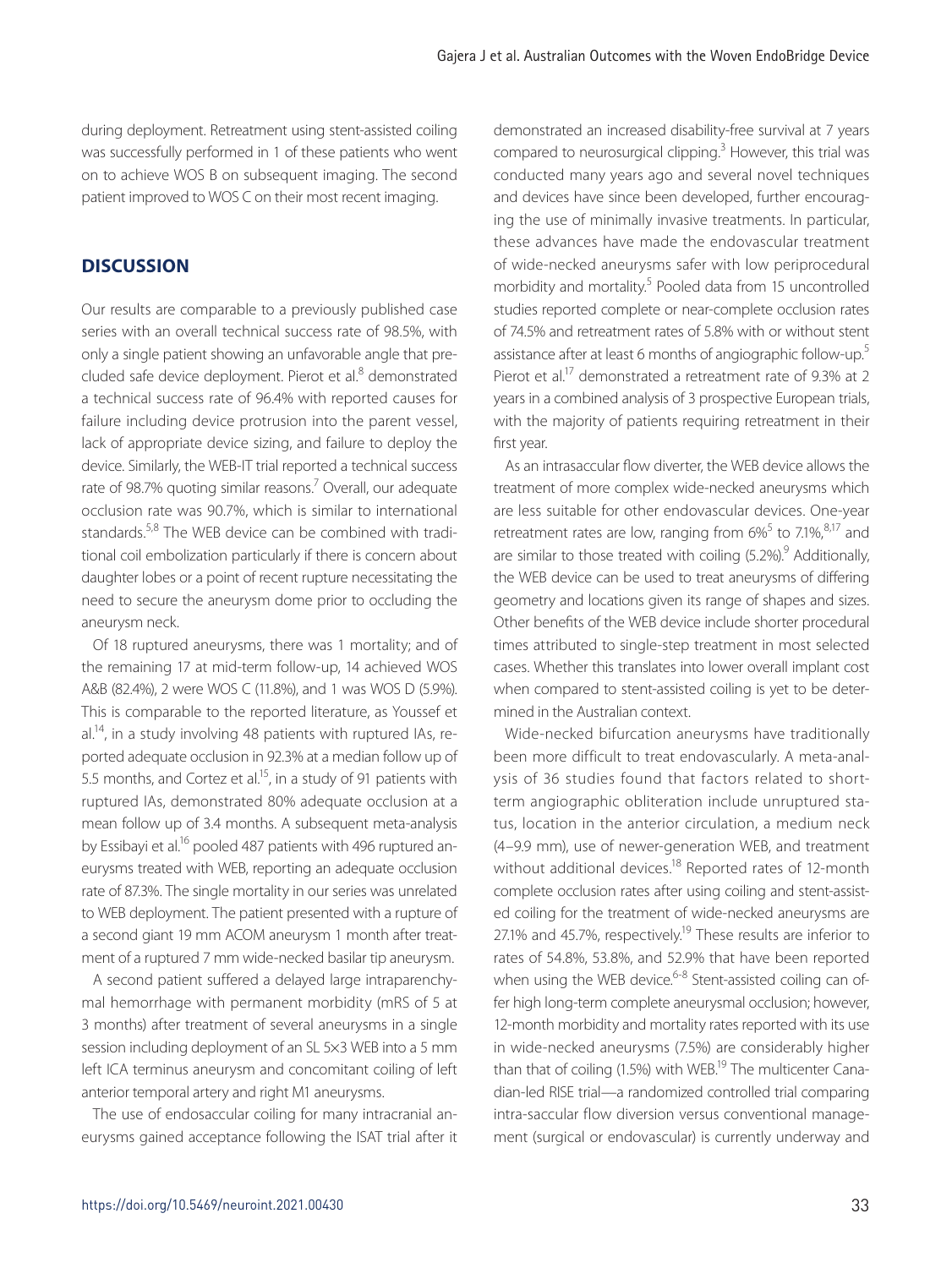seeks to determine whether intravascular flow diversion leads to better long-term outcomes.<sup>20</sup>

Known complications of the WEB device include failed deployment, thromboembolic events, and intracranial hemorrhage either from aneurysm rupture or vessel perforation. Goertz et al.<sup>21</sup> report a lower aspect ratio and an increased width to height ratio are significant risk factors for procedural complications. Our thromboembolism rate of 6.3% was lower than previously reported results, which range from 7.4% to  $14.4\%$ <sup>5,7,8</sup> It is also within the reported thromboembolism rate in large coiling series (5.4% for unruptured aneurysms and 20.8% for ruptured aneurysms).<sup>22,23</sup> Reported rates of procedural intracranial hemorrhage with WEB are low. WEB-IT and Pierot et al. $8$  reported intracranial hemorrhage rates of 1.2% and 0.6%, respectively.<sup>7</sup> Our results are similar, and these are comparable to those published with coiling.<sup>22,23</sup> Long-term morbidity is also low with a reported 12-month procedure-related morbidity rate of 1.3%.

Like previous studies, we encountered no periprocedural or postprocedural deaths suggesting that the mortality risk associated with WEB is low. This high safety profile is likely to continue into the long-term, with WEB-IT and Pierot et al.<sup>8</sup> reporting 12-month procedure-related mortality rates of 0% and 1.3%, respectively.<sup>7</sup> To our knowledge, delayed aneurysm rupture following treatment with WEB has not been reported.

#### **Limitations**

The present analysis is limited by its retrospective nature and potential for patient selection bias. The small cohort of patients is heterogeneous with aneurysms varying in location, morphology, and clinical presentation limiting generalizability. Furthermore, the short interval for follow-up for many of these patients may not account for delayed neck recanalization. Further long-term follow-up will be required. While all patients were followed up with MRI as per our standard post embolization protocol, it remains to be seen whether MRI is the most appropriate and accurate method in which to assess aneurysm occlusion after WEB deployment. While interobserver reproducibility was excellent for contrast-enhanced (CE)-MRA (κ=0.92; 95% confidence interval [95% CI], 0.76–1.00) and moderate (κ=0.59; 95% CI, 0.30–0.88) for 3D TOF, Timsit et al.<sup>24</sup> reported low sensitivity on both CE-MRA and 3D TOF MRA for remnant detection, with 3 out of 4 recurrences not detected on MRA and only fair inter-modality agreement with digital subtraction angiography (DSA). Similarly, Mine et al. $^{25}$  reported that 40% of aneurysm remnants were not detected on CE-MRA. While MRA remains the standard for screening, like flow diversion and stent placement, 6-month or 1-year delayed DSA should be considered the gold standard for follow-up but is not necessarily practical due to the risks associated with more invasive testing. Despite these limitations, this study demonstrates that the use of the WEB device to treat intracranial aneurysms in Australia produces similar results to those seen internationally. This is particularly significant given the recent rise in use of WEB devices in the Australian population.

# **CONCLUSION**

Early results following the use of WEB devices in Australia demonstrate safety and adequate aneurysm occlusion comparable to international literature.

#### **Acknowledgments**

All investigators freely volunteered their time towards this project. Department of Radiology, Austin Health, Melbourne, VIC, Australia. Department of Radiology, Monash Health, Melbourne, VIC, Australia. Department of Radiology, St. Vincent's Health, Melbourne, VIC, Australia. Department of Radiology, Canberra Hospital, ACT Health, Canberra, NSW, Australia. Department of Radiology, Royal Hobart Hospital, Hobart, TAS, Australia. Department of Radiology, Royal North Shore Hospital, Sydney, NSW, Australia.

#### **Fund**

None.

## **Ethics Statement**

Low Negligible Risk Study, retrospective, approved by local institutional review board. As specific patient information such as age or sex is not included, Informed consent for publication is not required.

# **Conflicts of Interest**

The authors have no conflicts to disclose.

## **Author Contributions**

Concept and design: HA. Analysis and interpretation: JG, JM, and HA. Data collection: JG, YR, AL, DN, JH, DK, DT, SL, RMFB, JR, LS, RC, WC, AJ, DMB, and HA. Writing the article: JG and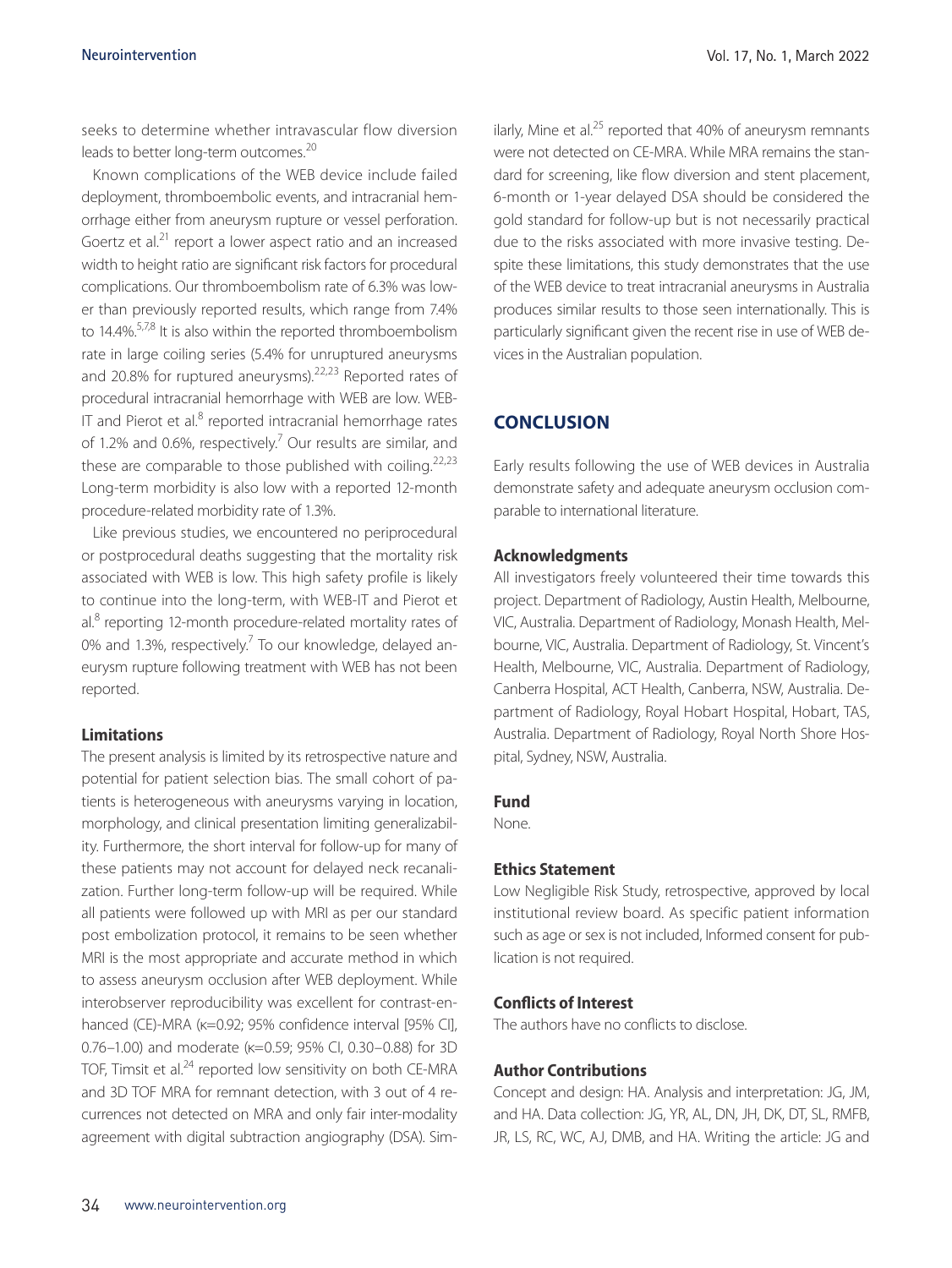JM. Critical revision of the article: JG, JM, MF, YR, AL, DN, JH, DK, DT, SL, RMFB, JR, LS, RC, WC, AJ, DMB, and HA. Final approval of the article: JM and HA. Statistical analysis: JG, MF, and HA. Overall responsibility: HA.

# **ORCID**

Jay Gajera: https://orcid.org/0000-0003-2395-4520 Julian Maingard: https://orcid.org/0000-0001-8958-2411 Michelle Foo: https://orcid.org/0000-0001-8056-1163 Yifan Ren: https://orcid.org/0000-0001-6518-6828 Anthony Lamanna: https://orcid.org/0000-0003-0705-2252 Daniel Nour: https://orcid.org/0000-0002-0064-0775 Jonathan Hall: https://orcid.org/0000-0001-9927-1238 Dylan Kurda: https://orcid.org/0000-0002-1663-4185 David Tan: https://orcid.org/0000-0003-0180-6666 Shivendra Lalloo: https://orcid.org/0000-0002-9384-635X Ramon Martin Francisco Bañez: https://orcid.org/0000-0002- 3884-2807

Jeremy Russell: https://orcid.org/0000-0003-3692-120X Lee-Anne Slater: https://orcid.org/0000-0002-1140-8664 Ronil Vikesh Chandra: https://orcid.org/0000-0001-7555-2297 Winston Chong: https://orcid.org/0000-0001-7645-2861 Ashu Jhamb: https://orcid.org/0000-0002-7097-1641 Duncan Mark Brooks: https://orcid.org/0000-0002-8914-2683 Hamed Asadi: https://orcid.org/0000-0003-2475-9727

# **REFERENCES**

- 1. Vlak MH, Algra A, Brandenburg R, Rinkel GJ. Prevalence of unruptured intracranial aneurysms, with emphasis on sex, age, comorbidity, country, and time period: a systematic review and meta-analysis. *Lancet Neurol* 2011;10:626-636
- 2. Nieuwkamp DJ, Setz LE, Algra A, Linn FH, de Rooij NK, Rinkel GJ. Changes in case fatality of aneurysmal subarachnoid haemorrhage over time, according to age, sex, and region: a meta-analysis. *Lancet Neurol* 2009;8:635-642
- 3. Molyneux AJ, Kerr RS, Yu LM, Clarke M, Sneade M, Yarnold JA, et al.; International Subarachnoid Aneurysm Trial (ISAT) Collaborative Group. International subarachnoid aneurysm trial (ISAT) of neurosurgical clipping versus endovascular coiling in 2143 patients with ruptured intracranial aneurysms: a randomised comparison of effects on survival, dependency, seizures, rebleeding, subgroups, and aneurysm occlusion. *Lancet* 2005;366:809-817
- 4. Jia ZY, Shi HB, Miyachi S, Hwang SM, Sheen JJ, Song YS, et al. Development of new endovascular devices for aneurysm treat-

ment. *J Stroke* 2018;20:46-56

- 5. Asnafi S, Rouchaud A, Pierot L, Brinjikji W, Murad MH, Kallmes DF. Efficacy and safety of the Woven EndoBridge (WEB) device for the treatment of intracranial aneurysms: a systematic review and meta-analysis. *AJNR Am J Neuroradiol* 2016;37:2287-2292
- 6. Arthur AS, Molyneux A, Coon AL, Saatci I, Szikora I, Baltacioglu F, et al.; WEB-IT Study investigators. The safety and effectiveness of the Woven EndoBridge (WEB) system for the treatment of wide-necked bifurcation aneurysms: final 12-month results of the pivotal WEB Intrasaccular Therapy (WEB-IT) study. *J Neurointerv Surg* 2019;11:924-930
- 7. Fiorella D, Molyneux A, Coon A, Szikora I, Saatci I, Baltacioglu F, et al.; WEB-IT Study Investigators. Demographic, procedural and 30-day safety results from the WEB Intra-saccular Therapy study (WEB-IT). *J Neurointerv Surg* 2017;9:1191-1196
- 8. Pierot L, Moret J, Barreau X, Szikora I, Herbreteau D, Turjman F, et al. Safety and efficacy of aneurysm treatment with WEB in the cumulative population of three prospective, multicenter series. *J Neurointerv Surg* 2018;10:553-559
- 9. Zhao B, Yin R, Lanzino G, Kallmes DF, Cloft HJ, Brinjikji W. Endovascular coiling of wide-neck and wide-neck bifurcation aneurysms: a systematic review and meta-analysis. *AJNR Am J Neuroradiol* 2016;37:1700-1705
- 10. Goyal N, Hoit D, DiNitto J, Elijovich L, Fiorella D, Pierot L, et al. How to WEB: a practical review of methodology for the use of the Woven EndoBridge. *J Neurointerv Surg* 2020;12:512-520
- 11. Pierot L. Ten years of clinical evaluation of the Woven Endo-Bridge: a safe and effective treatment for wide-neck bifurcation aneurysms. *Neurointervention* 2021;16:211-221
- 12. Clajus C, Strasilla C, Fiebig T, Sychra V, Fiorella D, Klisch J. Initial and mid-term results from 108 consecutive patients with cerebral aneurysms treated with the WEB device. *J Neurointerv Surg* 2017;9:411-417
- 13. Mascitelli JR, Moyle H, Oermann EK, Polykarpou MF, Patel AA, Doshi AH, et al. An update to the Raymond-Roy Occlusion Classification of intracranial aneurysms treated with coil embolization. *J Neurointerv Surg* 2015;7:496-502
- 14. Youssef PP, Dornbos Iii D, Peterson J, Sweid A, Zakeri A, Nimjee SM, et al. Woven EndoBridge (WEB) device in the treatment of ruptured aneurysms. *J Neurointerv Surg* 2021;13:443-446
- 15. Cortez GM, Akture E, Monteiro A, Arthur AS, Peterson J, Dornbos D, et al. Woven EndoBridge device for ruptured aneurysms: perioperative results of a US multicenter experience. *J Neurointerv Surg* 2021;13:1012-1016
- 16. Essibayi MA, Lanzino G, Brinjikji W. Safety and efficacy of the Woven EndoBridge device for treatment of ruptured intracrani-